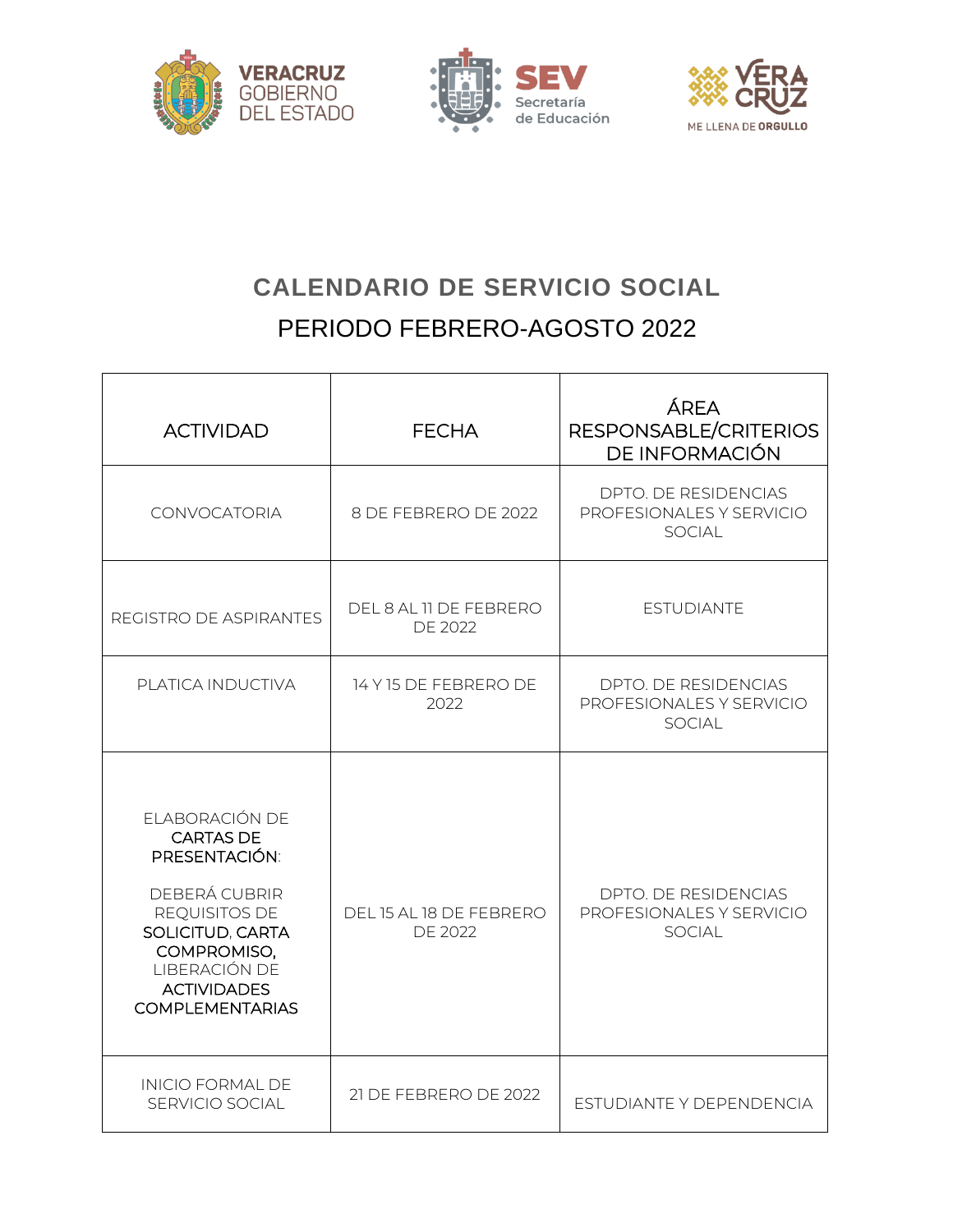





| ENTREGA DE CARTA DE<br>PRESENTACIÓN CON<br>ACUSE Y CARTA DE<br><b>ACEPTACIÓN DE</b><br>DEPENDENCIA                                                                           | DEL 28 DE FEBERO AL 4<br>DE MARZO DE 2022                                                                               | DPTO. DE RESIDENCIAS<br>PROFESIONALES Y SERVICIO<br><b>SOCIAL</b>        |
|------------------------------------------------------------------------------------------------------------------------------------------------------------------------------|-------------------------------------------------------------------------------------------------------------------------|--------------------------------------------------------------------------|
| PLAN DE TRABAJO                                                                                                                                                              |                                                                                                                         |                                                                          |
| NOTA:<br>$\bullet$ EN EL LADO<br><b>IZQUIERDO FIRMA</b><br>Y SELLO LA<br>DEPENDENCIA.<br>EN EL CENTRO<br>FIRMA EL<br>ESTUDIANTE.<br>EL LADO DERECHO<br>SE DEJA EN<br>BLANCO. | FECHA DEL PLAN DE<br>TRABAJO: DEL 21 DE<br>FEBRERO AL 23 DE<br>AGOSTO DE 2022<br><b>ENTREGAR:</b><br>7 DE MARZO DE 2022 | ESTUDIANTE Y DEPENDENCIA                                                 |
|                                                                                                                                                                              | FECHA DEL REPORTE No. 1<br>CON 3 EVALUACIONES:<br>DEL 21 DE FEBRERO AL 21<br>DE ABRIL DE 2022                           | DPTO. DE RESIDENCIAS<br>PROFESIONALES Y SERVICIO<br><b>SOCIAL</b>        |
| 1 REPORTE                                                                                                                                                                    | <b>ENTREGAR:</b>                                                                                                        | NOTA: EN BIMESTRE SE INDICA<br>"1"                                       |
|                                                                                                                                                                              | DEL 22 AL 29 DE ABRIL DE<br>2022                                                                                        | <b>CUBRIR: 165 HORAS</b>                                                 |
|                                                                                                                                                                              | FECHA DEL REPORTE No.<br>2 CON 3 EVALUACIONES:<br>DEL 22 DE ABRIL AL 22 DE<br><b>JUNIO DE 2022</b>                      | <b>DPTO. DE RESIDENCIAS</b><br>PROFESIONALES Y SERVICIO<br><b>SOCIAL</b> |
| 2 REPORTE                                                                                                                                                                    | <b>ENTREGAR:</b><br>DEL 23 JUNIO AL 1 DE<br><b>JULIO DE 2022</b>                                                        | NOTA: EN BIMESTRE SE PONE<br>"2"                                         |
|                                                                                                                                                                              |                                                                                                                         | <b>CUBRIR: 165 HORAS</b>                                                 |